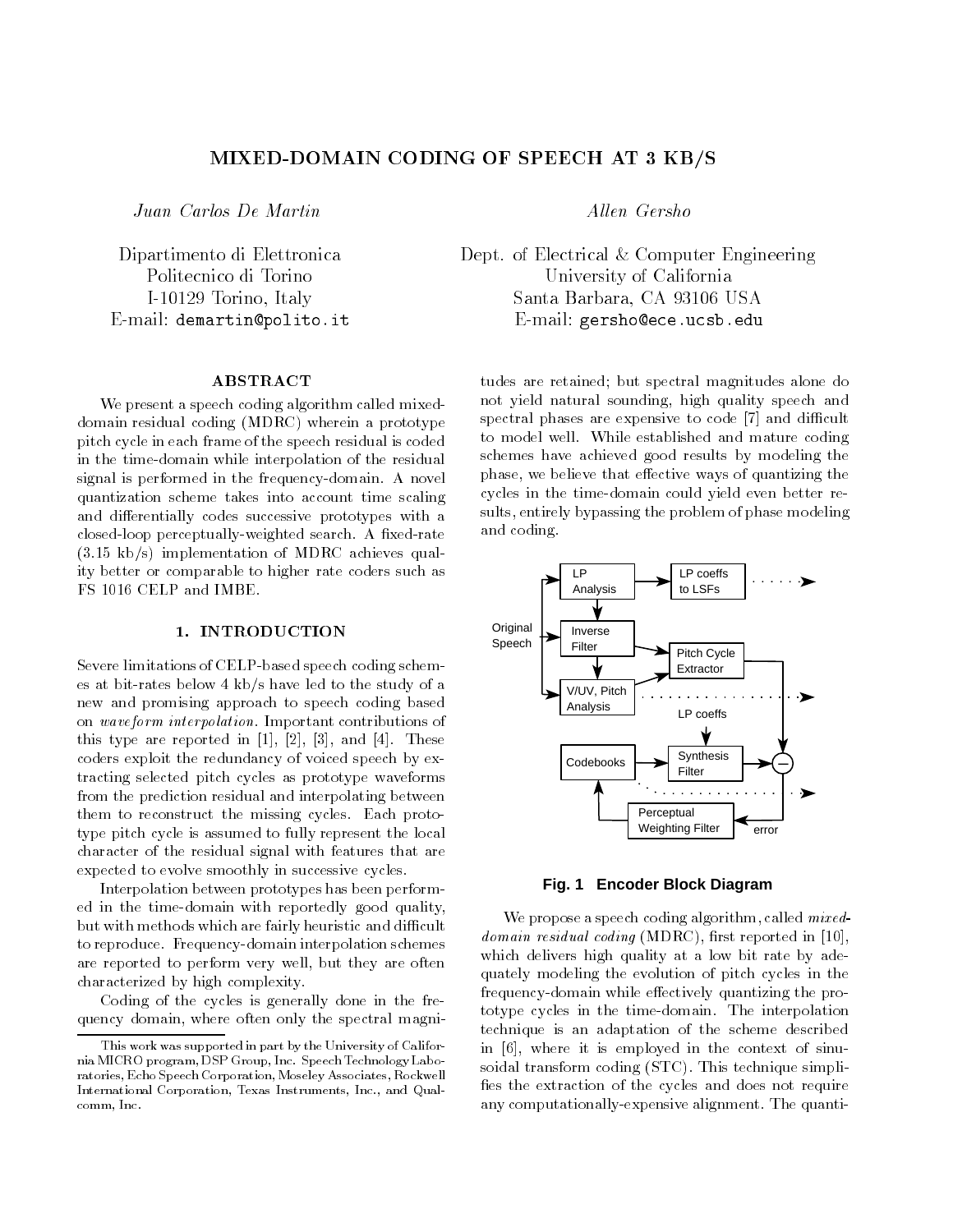zation is a multistage, variable-dimension scheme, that exploits the quasi-periodicity of successive cycles and preserves the perceptually important features of the waveform. The quality of speech coded with the mixeddomain coder is comparable to or better than the higher rate coders FS 1016 CELP and IMBE.

# 2. THE MDRC MODEL

In MDRC, each 20 ms frame is processed by the encoder to yield a voicing decision, an open-loop pitch period estimation and an all-pole LP model. A residual frame is obtained by inverse-filtering the input frame. If the frame is voiced, a pitch cycle is extracted at the beginning of the residual frame and coded. The decoder synthesizes the output frame by interpolating between two successive pitch cycles and then passing the result through the LP-synthesis filter defined by the decoded parameters. Unvoiced frames are coded by a conventional CELP scheme.

Pitch-sized DFTs of the current and previous cycles are fed to the interpolation module. The evolution from one cycle to the other is then modeled by a suitable interpolation of the magnitudes of the harmonics and a cubic spline interpolation of their instantaneous phase  $([5], [6])$ .

Since the pitch period is variable, due attention is given to the "death" and "birth" of harmonics. The cubic interpolation of the phases allows for good tracking of changes in the instantaneous frequency of the harmonics. Moreover, the overall method assures continuity at the boundaries and does not require cycles alignment.

Interpolation schemes working on the speech waveform itself, rather than the residual signal, have to track two disjoint evolutions at the same time (excitation and vocal tract), and thus requiring a high frame update (or cycle extraction) rate. Operating on the residual, however, allows a lower frame update rate, since now the interpolation is tracking the evolution of the excitation only, while the evolution of the vocal tract is tracked by interpolating the LP coefficients. Very good quality is then possible with update rates in the range of  $20-25$  ms, as opposed to  $10-12$  ms.

This model has been tested by replacing the original voiced segments of a set of speech files with the voiced segments synthesized according to the mixeddomain model. We found that the resulting speech is perceptually almost indistinguishable from the original. Thus, the only source of quality degradation is in the quantization of the prototype pitch cycles. We next describe our quantization technique.

## 3. QUANTIZATION OF PITCH CYCLES

A 3-stage quantization scheme is employed. The first stage selects a cyclically shifted version of the previously quantized and time-scaled cycle. The second stage approximates the first-stage quantization residual with a suitably-placed single impulse, and the third stage quantizes the 2nd stage residual with a trained codebook.

The selection of the above three components and corresponding gains is done sequentially in a closedloop fashion with perceptual weighting. The state of the synthesis filter, which depends on the interpolation yet to be performed, is approximated by extrapolating backwards from a given prototype cycle at the beginning of the current frame. Due to the variable dimensionality of the vectors, time-scaling is employed.

The first-stage shift can be either determined by means of a closed-loop search and then transmitted, or computed at the decoder based on the knowledge of the pitch contour and the position of the previous cycle. The latter scheme saves 7 bits/frame, at the cost of increased decoder complexity and a slightly suboptimal performance (mostly during transitions).

#### 3.1. First-cycle quantization

In [1], where a 3-stage quantization scheme was used as well, the variable-dimensionality of the cycles was not addressed and the issue of how to code the *first* cycle of each segment was not discussed. Since we are differentially representing successive cycles, suitable representation of the starting cycle in a voiced segment is important to effectively handle a voicing onset.



**Pitch-cycle codebook**

The first cycle of each voiced segment is coded in two stages. The first stage is a shape-gain VQ stage (7 bits for the shape, 5 bits for the gain), specically designed to model prototype cycles. The search is conducted on the entries of the codebook and all their circularly shifted versions.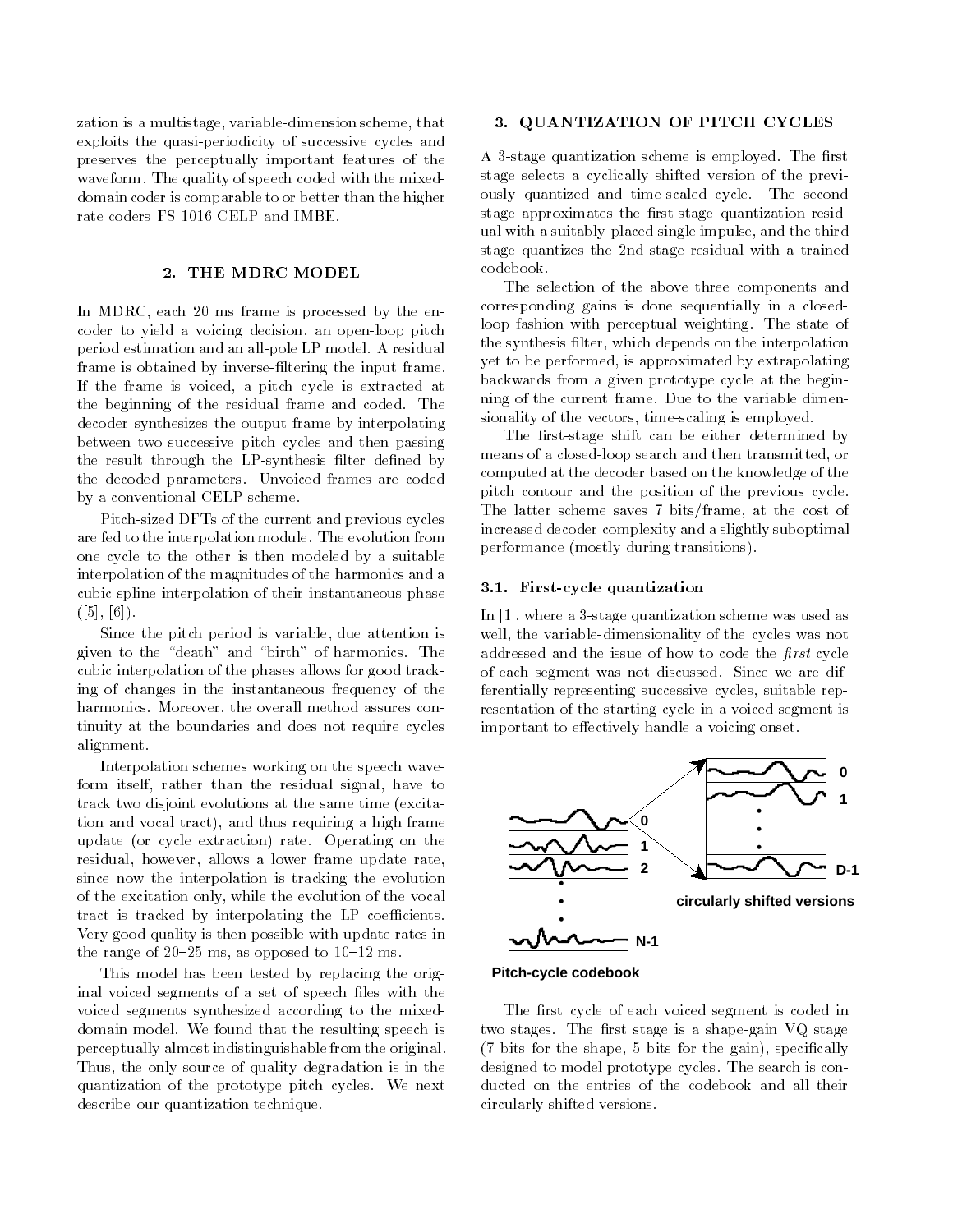The index for the best codevector as well as the optimal shift are sent to the receiver. The second stage then approximates the resulting residual, searching a trained codebook.

#### 3.2. Fast search

The search for the best codevector and for the optimal shift entails a huge increase in complexity if done straightforwardly. However, dramatic savings can be achieved by exploiting the redundancy present in the convolution of shifted versions of the same vector with the same (fixed) impulse response, making the scheme entirely feasible.

When considering the cost of computing the convolution, the energy of the convolved vector and the scalar product of the convolved vector with the target vector, the computational balance between the direct versus simplified approaches, in floating-point operations, for a codebook of size  $N$  plus all cyclical shifts of its codevectors is as follows:

- $\bullet$  Direct approach:  $N \times (K^{\circ} + 3K^{\circ})$ ;
- $\bullet$  rast approach:  $N \times (3k^2 + 4k)$ ,  $\phantom{N}$

where N is the size of the codebook, and  $k$  its dimension. For the sake of comparison, the cost of a direct search of a  $\kappa$ iv-size codebook is:  $\kappa$ iv $\times$  ( $\kappa^- + 5\kappa$ ).

# 3.3. Bit allocation

We call mode  $I$  (independent) the quantization scheme used for first-cycles, while mode  $P$  (predictive) denotes the scheme used in all other (voiced) cases. In the case of closed-loop determination of the first-stage shift, the global bit allocation is delined in the table below.

| <b>Voiced Frames</b> |    |             |    |
|----------------------|----|-------------|----|
| Mode I               |    | Mode P      |    |
| <b>LSFs</b>          | 24 | <b>LSFs</b> | 24 |
| Pitch                |    | Pitch       |    |
| V/UV                 |    | V/UV        |    |
|                      |    |             |    |
| Cycle CB             |    | Prev. Cycle |    |
| Shift                |    | Impulse     |    |
| Trained CB           | 9  | Trained CB  |    |
| Gains                | 10 | Gains       | 15 |

In our current configuration of the MDRC coder, with open-loop computation of the first-stage shift, we specify the excitation with  $1,550$  bits/s  $(1,650$  bit/s for first-cycle frames.) With a split-VQ  $(5-5)$  24 bits/frame

quantization of the LSFs, 7 bits for the pitch period, and 1 bit for the voiced/unvoiced flag, the overall bit rate for voiced speech becomes 3,150 bits/s (3,250 bit/s for first-cycle frames.)

## 4. CODEBOOK TRAINING

A modication of the Generalized Lloyd Algorithm, suggested by the characteristics of the signal, is employed to train the first-cycle codebook.

There are two main issues: the variable dimensionality of the cycles in the training set, and the nature of the cycles themselves. To address the former, the target codebook is fixed-dimension, and all the cycles are expanded or compressed to that dimension according to the instantaneous pitch period. The dimension of the codebook has to lie between the minimum and the maximum pitch period values, and will be determined by the choice of the expansion/compression technique and the desired bit-rate. If expansion is more easily, or more efficiently, performed than compression, a higher value (e.g. 128) will be a good choice, while a smaller value (e.g., 64) will be of value if saving a few bits per frame is important.

The nature of the cycles comes into play when forming the partitions. We are training a  $cycle$ -codebook, and the training must select representative cycles, not just waveforms that happen to minimize a distortion measure. Therefore, each cycles in the training set is first *aligned* to the candidate codevector and *then* the distance is computed. As a consequence, clusters of aligned cycles are formed and the resulting centroids tend to "look like" cycles, since they are formed by summation of aligned waveforms.

In an attempt to have even more "natural" cycles, the cycle closest to what would be the classic centroid can be selected as new centroid. However, we have found that with this method larger codebooks become necessary, otherwise the personality of the speaker is affected. On the other hand, with a sufficiently large codebook, this scheme could provide very high quality.

The residual signal is subjected to an open-loop pitch estimation procedure by an autocorrelation-based algorithm, and the resulting trajectory is then smoothed to produce a pitch candidate for the current frame. A tentative voiced/unvoiced decision is made by a method similar to that employed in the LPC-10e standard. The final decision about pitch and voicing is then made by a rule-based algorithm heuristically designed to avoid, among the other things, pitch halving and doubling,